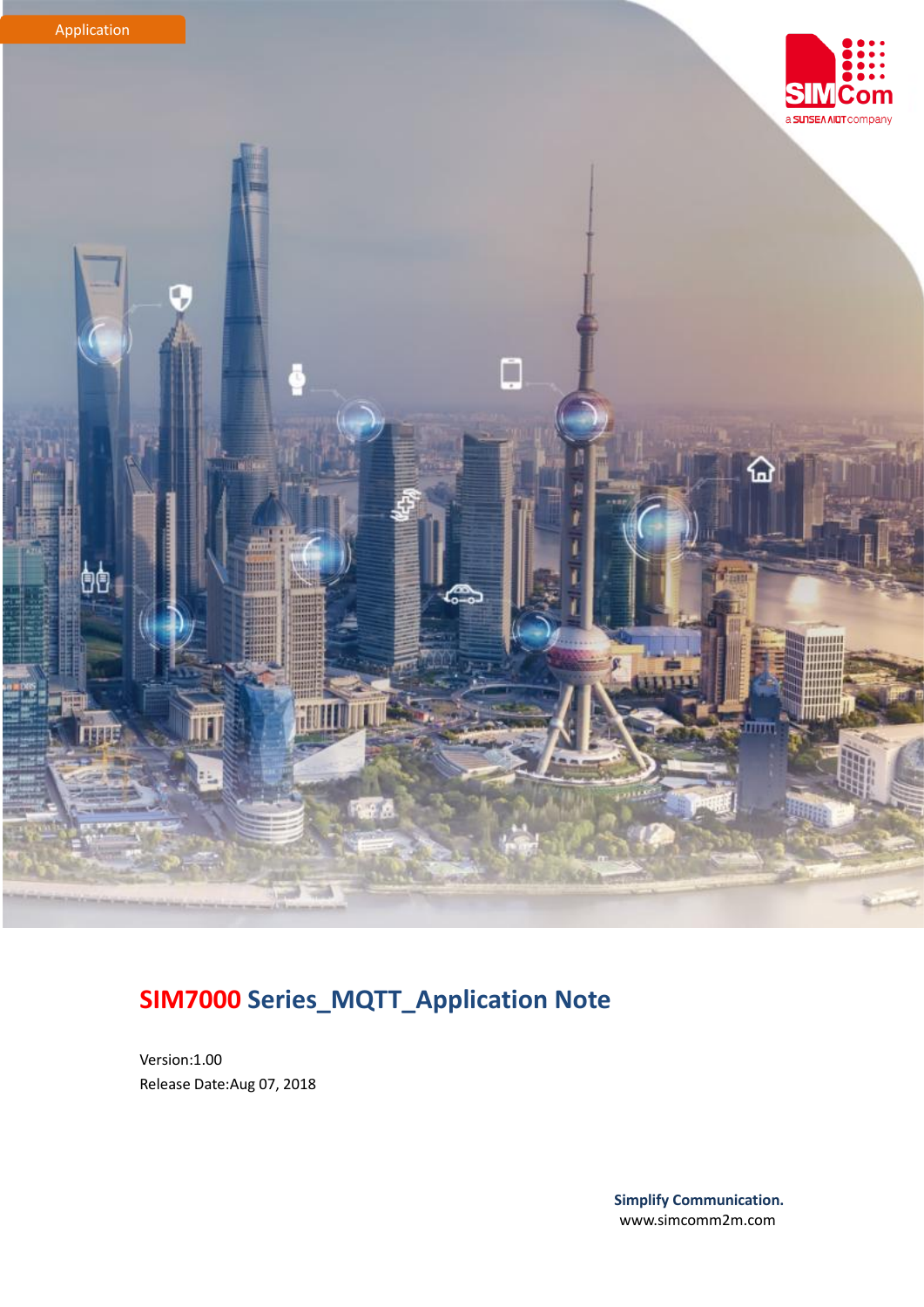

## <span id="page-1-0"></span>**About Document**

#### <span id="page-1-1"></span>**Document Information**

| <b>Document</b>        |                                      |
|------------------------|--------------------------------------|
| Title                  | SIM7000 Series MQTT Application Note |
| <b>Version</b>         | 1.00                                 |
| <b>Document Type</b>   | <b>Application Note</b>              |
| <b>Document Status</b> | Released/Confidential                |
|                        |                                      |

#### <span id="page-1-2"></span>**Revision History**

| <b>Revision</b> | <b>Date</b>  | Owner      | Status / Comments |
|-----------------|--------------|------------|-------------------|
| 1.00            | Aug 07, 2018 | Xiaobao.gu | First Release.    |

### <span id="page-1-3"></span>**Related Documents**

[1] SIM7000 Series AT Command Manual V1.03.pdf

#### **This document applies to the following products:**

| <b>Name</b>    | <b>Type</b>   | Size (mm) | <b>Comments</b> |
|----------------|---------------|-----------|-----------------|
| SIM7000E/C/A/G | $Cat-MI(NBI/$ | $24*24$   | N/A             |
|                | GSM)          |           |                 |
| SIM7000E-N     | <b>NBI</b>    | $24*24$   | N/A             |
| SIM7000C-N     |               |           |                 |

#### **Copyrights**

This document contains proprietary technical information which is the property of SIMCom Wireless. Copying of this document and giving it to others and the using or communication of the contents thereof, are forbidden without express authority. Offenders are liable to the payment of damages. All rights reserved in the event of grant of a patent or the registration of a utility model or design. All specification supplied herein are subject to change without notice at any time.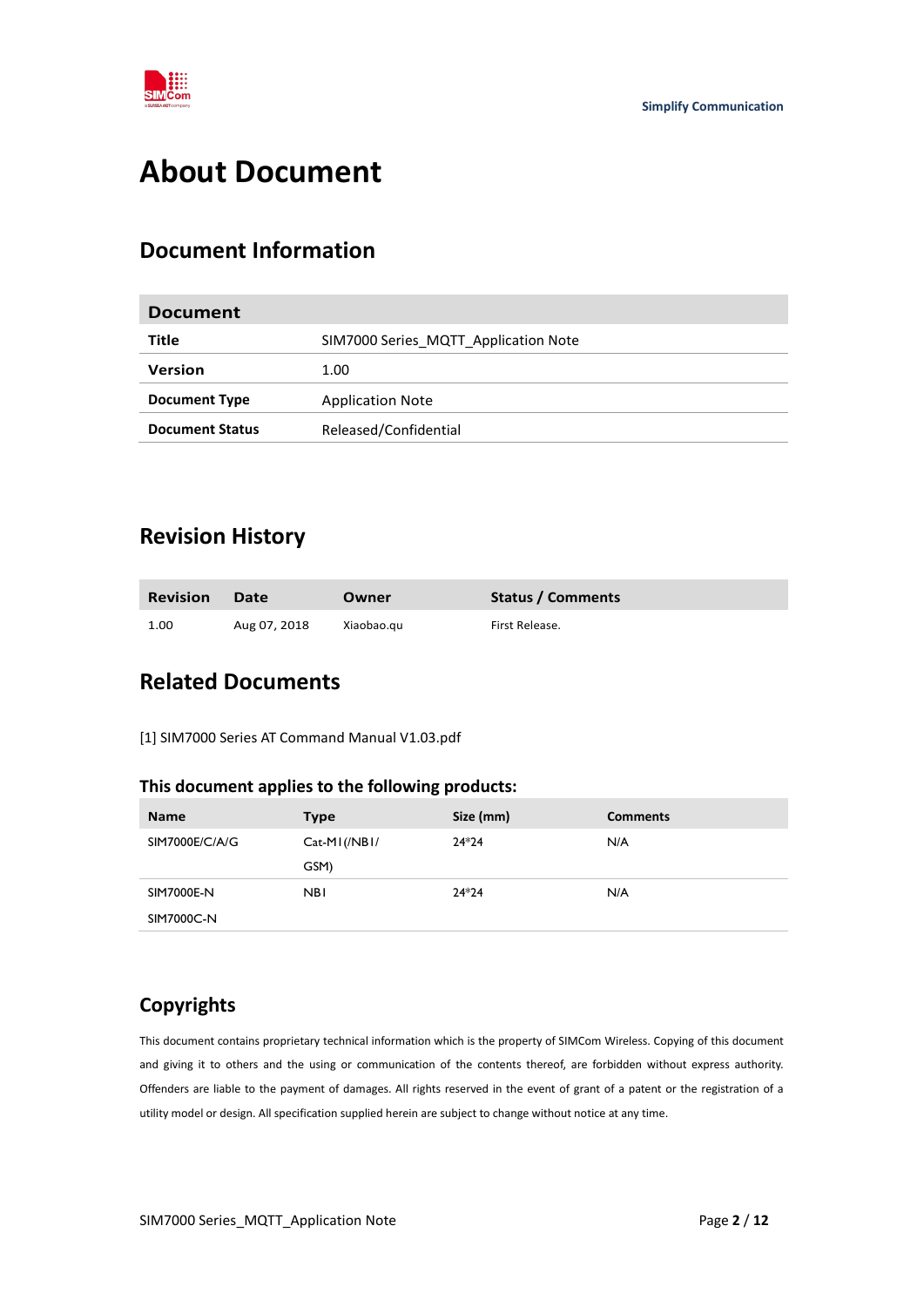

## <span id="page-2-0"></span>**Contents**

| 1              |     |        |            |
|----------------|-----|--------|------------|
| $\overline{2}$ |     |        |            |
|                |     |        |            |
|                | 2.2 |        |            |
|                |     | 2.2.1  |            |
|                |     | 2.2.2  | AT+CSSLCFG |
|                |     | 2.2.3  |            |
|                |     | 2.2.4  | AT+SMCONN  |
|                |     | 2.2.5  |            |
|                |     | 2.2.6  |            |
|                |     | 2.2.7  |            |
|                |     | 2.2.8  |            |
|                |     | 2.2.9  |            |
|                |     | 2.2.10 |            |
| 3              |     |        |            |
|                | 3.1 |        |            |
|                | 3.2 |        |            |
|                | 3.3 |        |            |
|                |     |        |            |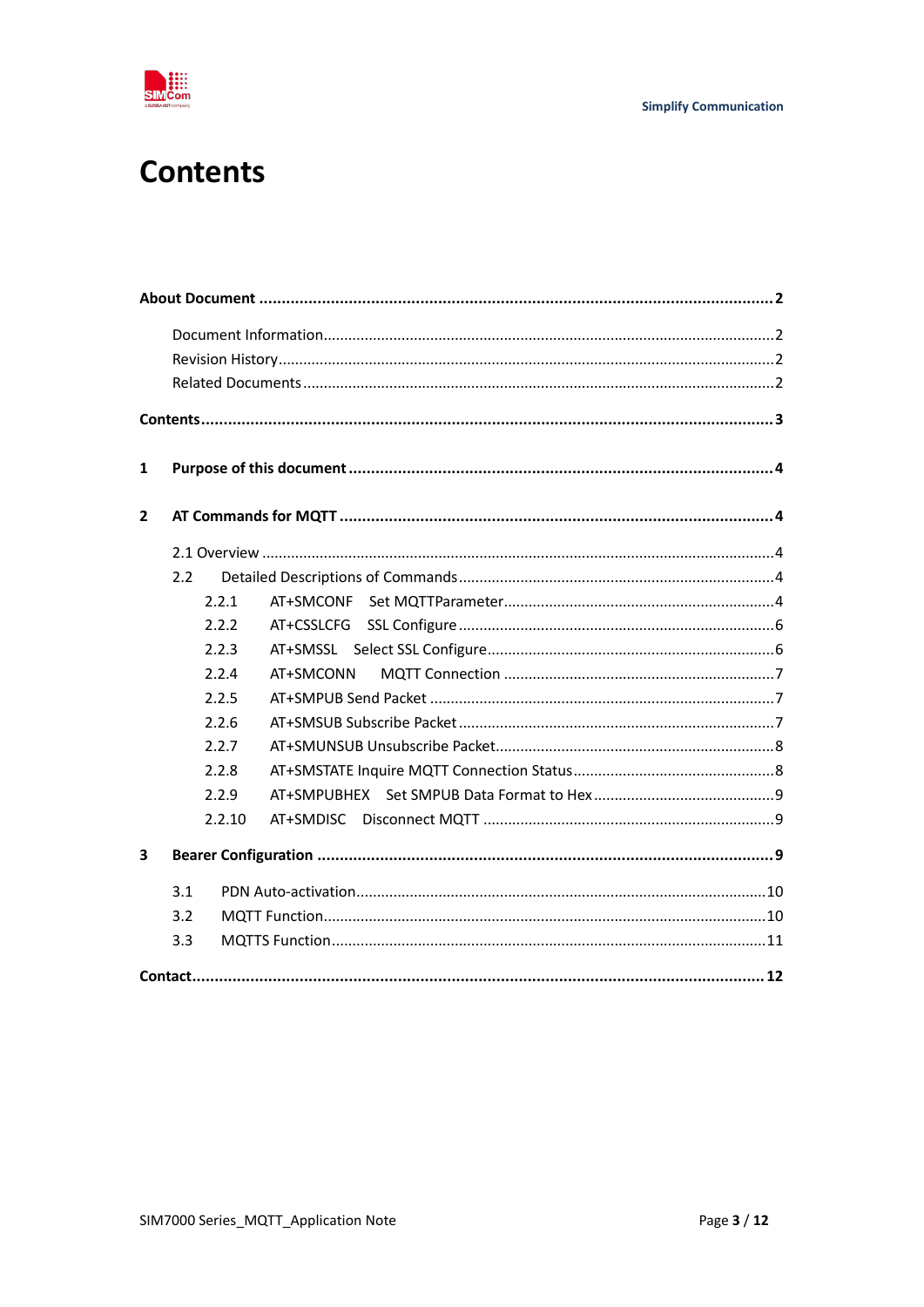

## <span id="page-3-0"></span>**1 Purpose of this document**

Based on module AT command manual, this document will introduce MQTT application process.

Developers could understand and develop application quickly and efficiently based on this document.

## <span id="page-3-1"></span>**2 AT Commands for MQTT**

### <span id="page-3-2"></span>**2.1 Overview**

| Command     | <b>Description</b>                    |
|-------------|---------------------------------------|
| AT+SMCONF   | Set MQTT Parameter                    |
| AT+CSSLCFG  | <b>SSL Configure</b>                  |
| AT+SMSSL    | Select SSL Configure                  |
| AT+SMCONN   | <b>MQTT Connection</b>                |
| AT+SMPUB    | Send Packet                           |
| AT+SMSUB    | <b>Subscribe Packet</b>               |
| AT+SMUNSUB  | Unsubscribe Packet                    |
| AT+SMSTATE  | <b>Inquire MQTT Connection Status</b> |
| AT+SMPUBHEX | Set SMPUB Data Format to Hex          |
| AT+SMDISC   | <b>Disconnection MQTT</b>             |

### <span id="page-3-3"></span>**2.2 Detailed Descriptions of Commands**

#### <span id="page-3-4"></span>**2.2.1 AT+SMCONF Set MQTTParameter**

| AT+SMCONF Set MQTT Parameter |                                                 |  |
|------------------------------|-------------------------------------------------|--|
| Test Command                 | Response                                        |  |
| AT+SMCONF=?                  | +SMCONF: "MQTTParamTag", "MQTTParamValue range" |  |
|                              |                                                 |  |
|                              | OK                                              |  |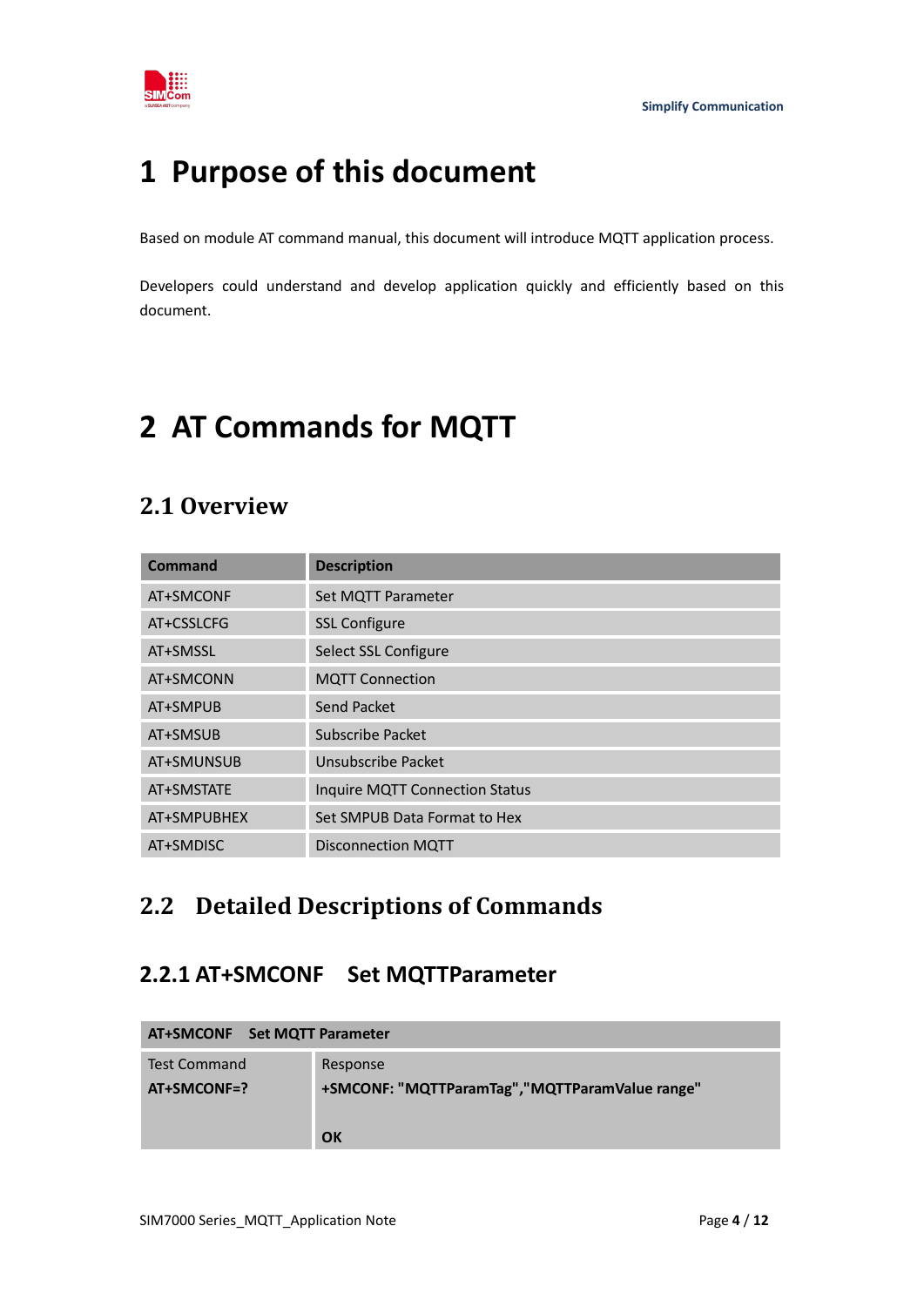

| <b>Read Command</b>                                  | Response                                                                   |  |  |
|------------------------------------------------------|----------------------------------------------------------------------------|--|--|
| AT+SMCONF?                                           | +SMCONF: <mqttparamtag>,<mqttparamvalue></mqttparamvalue></mqttparamtag>   |  |  |
|                                                      |                                                                            |  |  |
|                                                      | OK                                                                         |  |  |
| <b>Write Command</b>                                 | Response                                                                   |  |  |
| AT+SMCONF= <mqttp< th=""><th><b>OK</b></th></mqttp<> | <b>OK</b>                                                                  |  |  |
| aramTag>, <mqttpara< th=""><th>or</th></mqttpara<>   | or                                                                         |  |  |
| mValue>                                              | <b>ERROR</b>                                                               |  |  |
|                                                      | Parameters                                                                 |  |  |
|                                                      | <mqttparamtag></mqttparamtag>                                              |  |  |
|                                                      | Client connection id<br>"CLIENTID"                                         |  |  |
|                                                      | "URL"<br>(indispensable parameter) server URL address                      |  |  |
|                                                      | "server domain",["tcpPort"]                                                |  |  |
|                                                      | "server": Host or IP                                                       |  |  |
|                                                      | "tcpPort": Port default is 1883                                            |  |  |
|                                                      | "KEEPTIME" Hold connect time. default is 60s                               |  |  |
|                                                      | "CLEANSS" Session cleanin. Default is 0.                                   |  |  |
|                                                      | Range of values: (0-1).                                                    |  |  |
|                                                      | "USERNAME" User name. default null                                         |  |  |
|                                                      | "PASSWORD" Password. default null                                          |  |  |
|                                                      | "QOS" Send packet qos level. range of values (0~2)                         |  |  |
|                                                      | "TOPIC"<br>Publish topic name                                              |  |  |
|                                                      | "MESSAGE" Publish message details                                          |  |  |
|                                                      | "RETAIN" Retain identification. Default is 0.                              |  |  |
|                                                      | Range of values: (0-1)                                                     |  |  |
|                                                      | <mqttparamvalue> MQTT Parameter value. Type and supported</mqttparamvalue> |  |  |
|                                                      | content depend on related <mqttparamtag>.</mqttparamtag>                   |  |  |
| Example                                              | AT+SMCONF="CLIENTID","id"                                                  |  |  |
|                                                      | OK                                                                         |  |  |
|                                                      | AT+SMCONF="KEEPTIME",60                                                    |  |  |
|                                                      | <b>OK</b>                                                                  |  |  |
|                                                      | AT+SMCONF="URL","test.mosquitto.org","1883"                                |  |  |
|                                                      | OK                                                                         |  |  |
|                                                      | AT+SMCONF="CLEANSS",1                                                      |  |  |
|                                                      | OK                                                                         |  |  |
|                                                      | AT+SMCONF="QOS",1                                                          |  |  |
|                                                      | OK                                                                         |  |  |
|                                                      | AT+SMCONF="TOPIC","will topic"                                             |  |  |
|                                                      | OK                                                                         |  |  |
|                                                      | AT+SMCONF="MESSAGE","will message"                                         |  |  |
|                                                      | OK                                                                         |  |  |
|                                                      | AT+SMCONF="RETAIN",1                                                       |  |  |
|                                                      | OK                                                                         |  |  |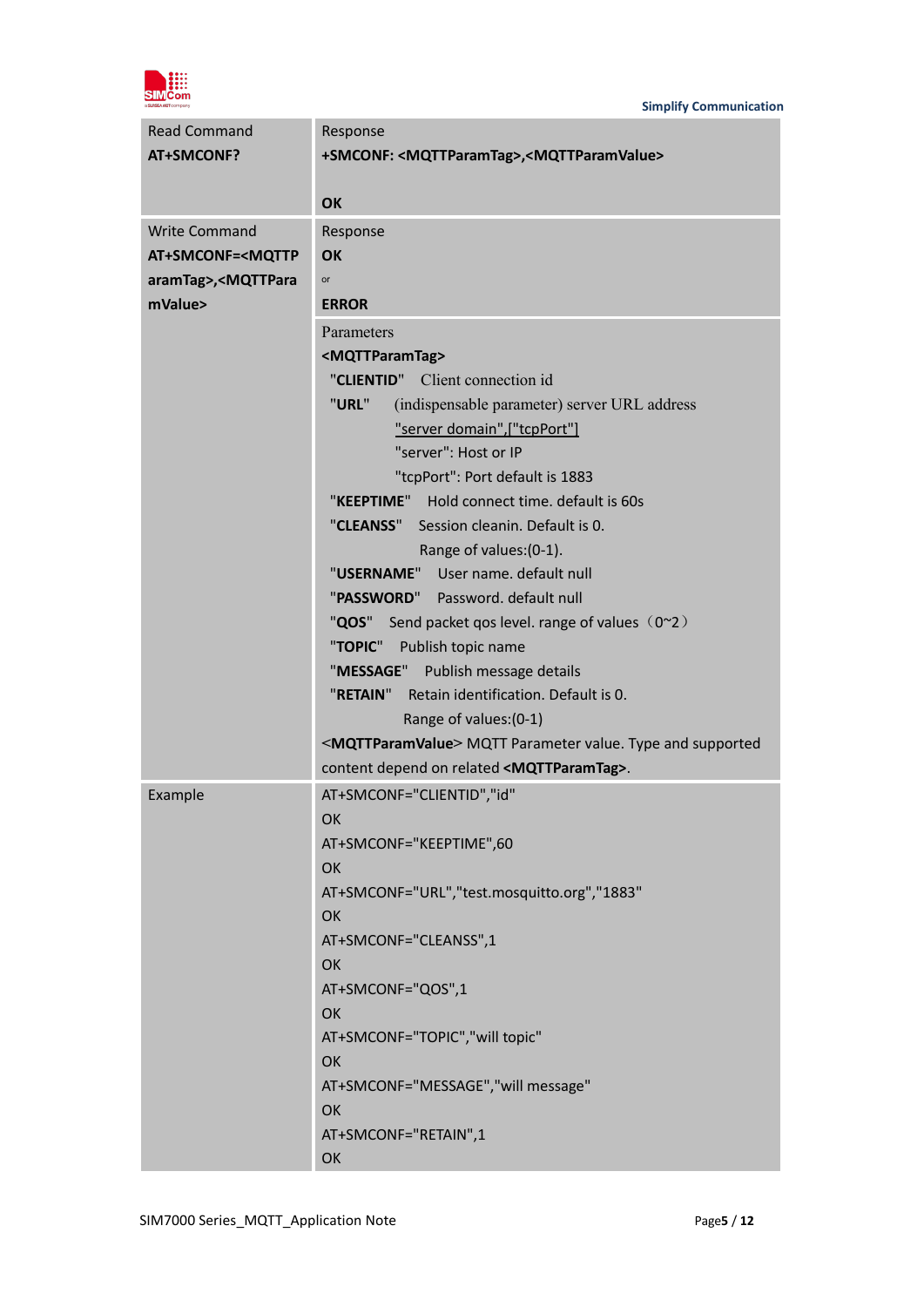

### <span id="page-5-0"></span>**2.2.2 AT+CSSLCFG SSL Configure**

| AT+CSSLCFG SSL Configure                                                  |                                                                           |  |
|---------------------------------------------------------------------------|---------------------------------------------------------------------------|--|
| Write command                                                             | Response                                                                  |  |
| AT+CSSLCFG="convert",                                                     | OK                                                                        |  |
| <ssltype>,<cname>,[<ke< th=""><th>If failed:</th></ke<></cname></ssltype> | If failed:                                                                |  |
| yname>[, <passkey>]]</passkey>                                            | +CME ERROR: <err></err>                                                   |  |
|                                                                           | Parameters                                                                |  |
|                                                                           | <ssltype></ssltype>                                                       |  |
|                                                                           | QAPI_NET_SSL_CERTIFICATE_E<br>$\mathbf{1}$                                |  |
|                                                                           | QAPI_NET_SSL_CA_LIST_E<br>$\overline{2}$                                  |  |
|                                                                           | 3<br>QAPI_NET_SSL_PSK_TABLE_E                                             |  |
|                                                                           | <cname>String type(string should be included in quotation marks):</cname> |  |
|                                                                           | name of cert file                                                         |  |
|                                                                           | <keyname>String type(string should be included in quotation</keyname>     |  |
|                                                                           | marks): name of key file                                                  |  |
|                                                                           | <passkey>String type (string should be included in quotation</passkey>    |  |
|                                                                           | marks): value of passkey                                                  |  |
| Parameter Saving Mode                                                     |                                                                           |  |
| Max Response Time                                                         |                                                                           |  |
| Reference                                                                 |                                                                           |  |

### <span id="page-5-1"></span>**2.2.3 AT+SMSSL Select SSL Configure**

| AT+SMSSL Select SSL Configure                               |                                                                 |
|-------------------------------------------------------------|-----------------------------------------------------------------|
| <b>Read Command</b>                                         | Response                                                        |
| AT+SMSSL?                                                   | +SMSSL: <index>,<ca list="">,<cert name=""></cert></ca></index> |
|                                                             |                                                                 |
|                                                             | <b>OK</b>                                                       |
| <b>Write Command</b>                                        | Response                                                        |
| AT+SMSSL= <index>,<c< th=""><th><b>OK</b></th></c<></index> | <b>OK</b>                                                       |
| alist>, < cert name>                                        | or                                                              |
|                                                             | <b>ERROR</b>                                                    |
|                                                             | Parameters                                                      |
|                                                             | $\langle$ index $\rangle$<br>SSL status, range: 0-6             |
|                                                             | <ca list=""><br/>CA LIST file name, length 20 byte</ca>         |
|                                                             | CERT NAME file name, length 20 byte<br><cert name=""></cert>    |
| Example                                                     | AT+SMSSL=1,calist,certname                                      |
|                                                             | OK                                                              |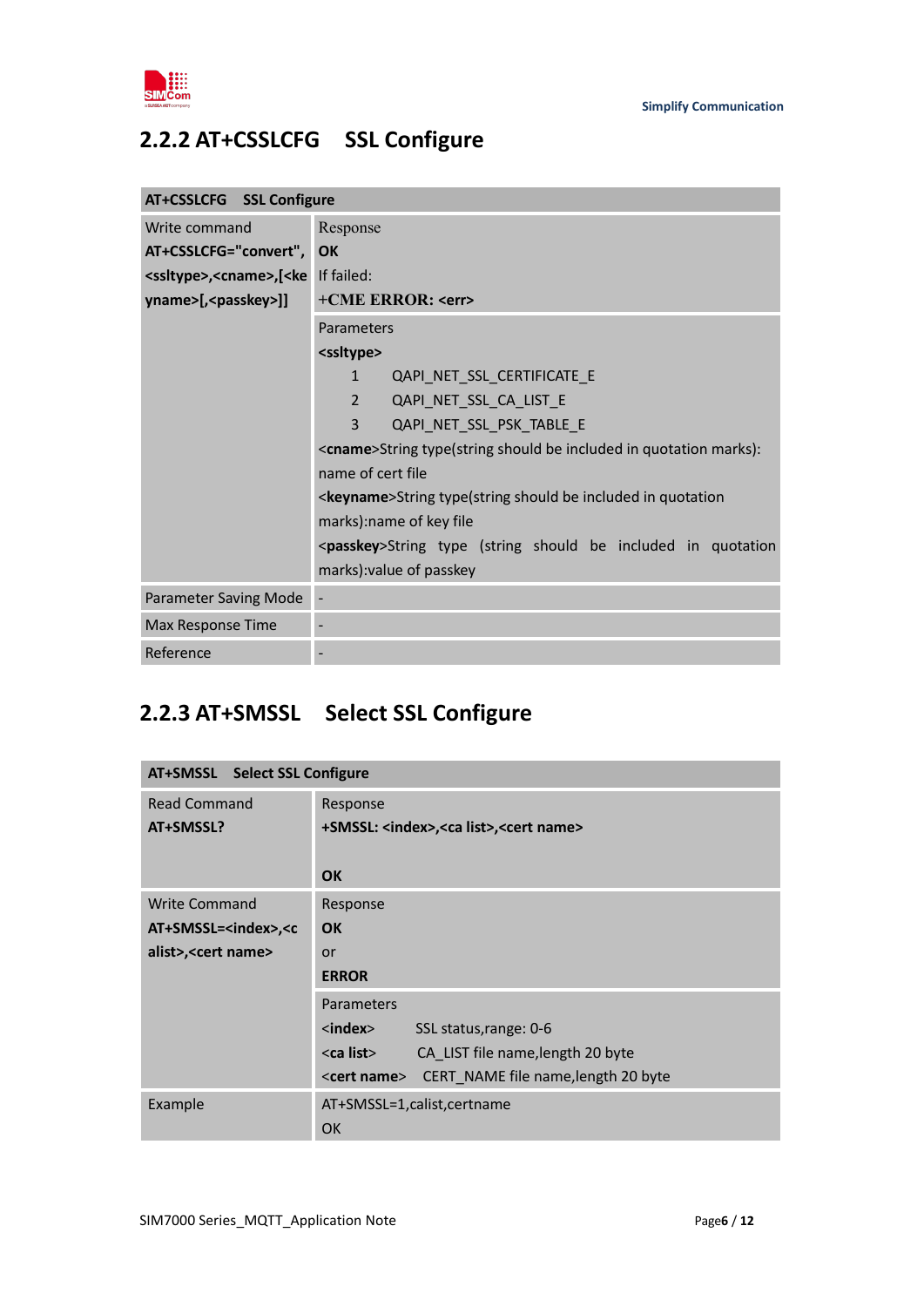

### <span id="page-6-0"></span>**2.2.4 AT+SMCONN MQTT Connection**

| <b>AT+SMCONN MQTT Connection</b> |              |  |
|----------------------------------|--------------|--|
| Executive                        | Response     |  |
| Command                          | <b>OK</b>    |  |
| <b>AT+SMCONN</b>                 | <b>or</b>    |  |
|                                  | <b>ERROR</b> |  |
| Example                          | AT+SMCONN    |  |
|                                  | OK           |  |

### <span id="page-6-1"></span>**2.2.5 AT+SMPUB Send Packet**

| AT+SMPUB Send Packet                                        |                                                                               |  |
|-------------------------------------------------------------|-------------------------------------------------------------------------------|--|
| <b>Test Command</b><br>AT+SMPUB=?                           | Response<br>+SMPUB: <topic>,<content length="">,(0-2),(0-1)</content></topic> |  |
|                                                             | <b>OK</b>                                                                     |  |
| <b>Write Command</b>                                        | Response                                                                      |  |
| AT+SMPUB= <topic>,<c< th=""><td><b>OK</b></td></c<></topic> | <b>OK</b>                                                                     |  |
| ontent                                                      | or                                                                            |  |
| length>, <qos>,<retain></retain></qos>                      | <b>ERROR</b>                                                                  |  |
|                                                             | Parameters                                                                    |  |
|                                                             | <b><topic>Subscribe packet</topic></b>                                        |  |
|                                                             | $\leq$ <b>qos</b> >Send packet QOS level, range: 0 $\approx$ 2                |  |
|                                                             | <content length="">Message length, range: 0~512</content>                     |  |
|                                                             | $\epsilon$ -retain > Server hold message range: 0 $\gamma$ 1                  |  |
| Example                                                     | AT+SMPUB="001",10,1, 1                                                        |  |
|                                                             | <b>OK</b>                                                                     |  |

### <span id="page-6-2"></span>**2.2.6 AT+SMSUB Subscribe Packet**

| <b>Subscribe Packet</b><br>AT+SMSUB                  |                      |  |
|------------------------------------------------------|----------------------|--|
| <b>Test Command</b>                                  | Response             |  |
| $AT+SMSUB=?$                                         | +SMSUB: "topic", qos |  |
|                                                      |                      |  |
|                                                      | OK                   |  |
| <b>Write Command</b>                                 | Response             |  |
| AT+SMSUB= <topic>,<q< th=""><th>OK</th></q<></topic> | OK                   |  |
| OS <sub>2</sub>                                      | or                   |  |
|                                                      | <b>ERROR</b>         |  |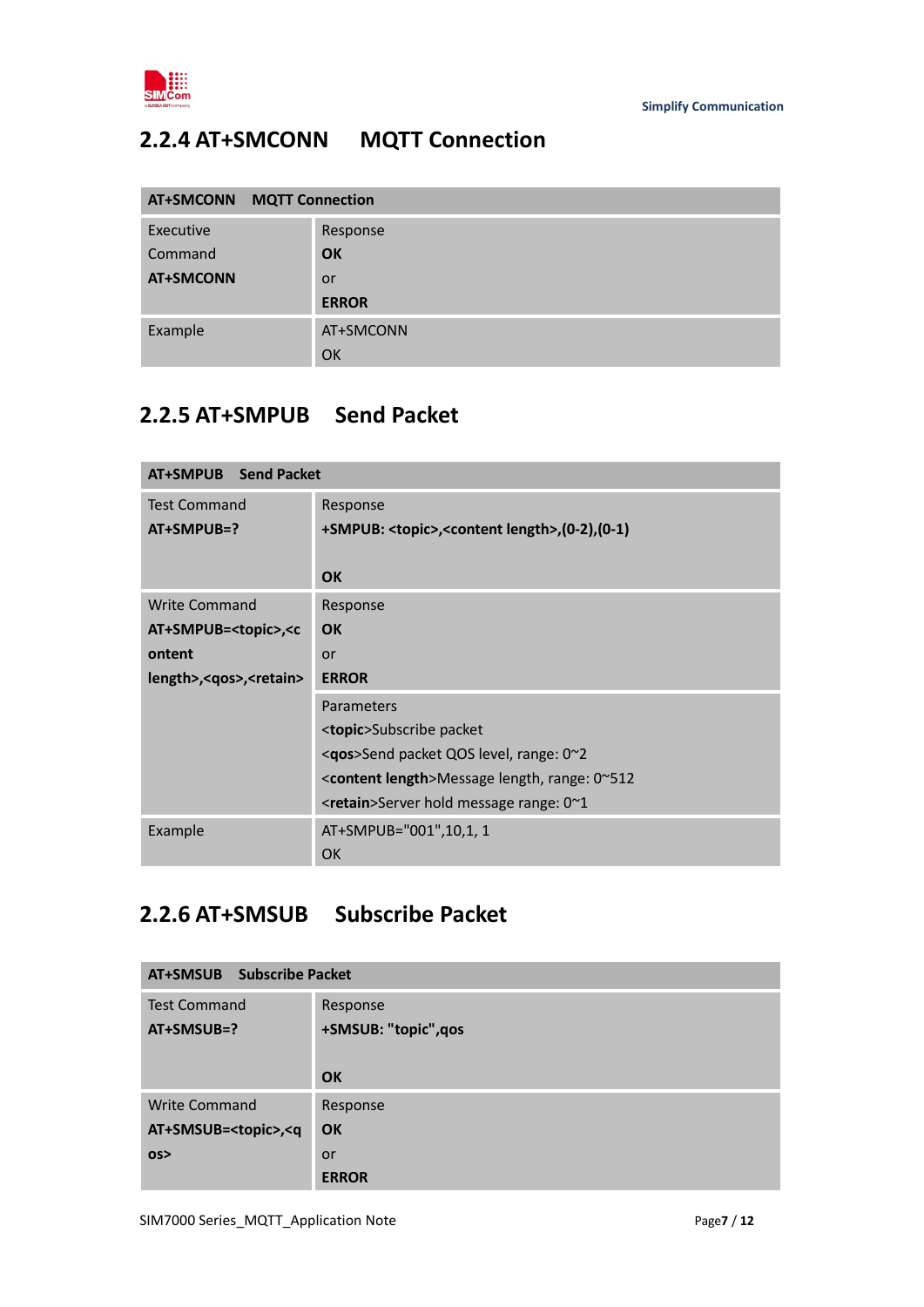

|         | Parameters<br><topic>Subscribe packet<br/><gos>Send packet gos level, range: 0~2</gos></topic> |
|---------|------------------------------------------------------------------------------------------------|
| Example | AT+SMSUB="001",1<br>OK                                                                         |

### <span id="page-7-0"></span>**2.2.7 AT+SMUNSUB Unsubscribe Packet**

| AT+SMUNSUB Unsubscribe Packet |                                      |  |
|-------------------------------|--------------------------------------|--|
| <b>Read Command</b>           | Response                             |  |
| AT+SMUNSUB=?                  | +SMUNSUB: "topic"                    |  |
|                               | <b>OK</b>                            |  |
| <b>Write Command</b>          | Response                             |  |
| AT+SMUNSUB= <topic></topic>   | <b>OK</b>                            |  |
|                               | or                                   |  |
|                               | <b>ERROR</b>                         |  |
|                               | Parameters                           |  |
|                               | Subscribe subject<br><topic></topic> |  |
| Example                       | AT+SMUNSUB="001"                     |  |
|                               | <b>OK</b>                            |  |

### <span id="page-7-1"></span>**2.2.8 AT+SMSTATE Inquire MQTT Connection Status**

| <b>Inquire MQTT Connection Status</b><br>AT+SMSTATE |                                                  |  |
|-----------------------------------------------------|--------------------------------------------------|--|
| Read Command                                        | Response                                         |  |
| AT+SMSTATE?                                         | +SMSTATE: <status></status>                      |  |
|                                                     | <b>OK</b>                                        |  |
|                                                     |                                                  |  |
|                                                     | Parameters                                       |  |
|                                                     | <status></status>                                |  |
|                                                     | Expression MQTT disconnect state<br>$\mathbf{0}$ |  |
|                                                     | Expression MQTT on-line state<br>$\mathbf{1}$    |  |
| Example                                             | AT+SMSTATE?                                      |  |
|                                                     | +SMSTATE: 1                                      |  |
|                                                     |                                                  |  |
|                                                     | <b>OK</b>                                        |  |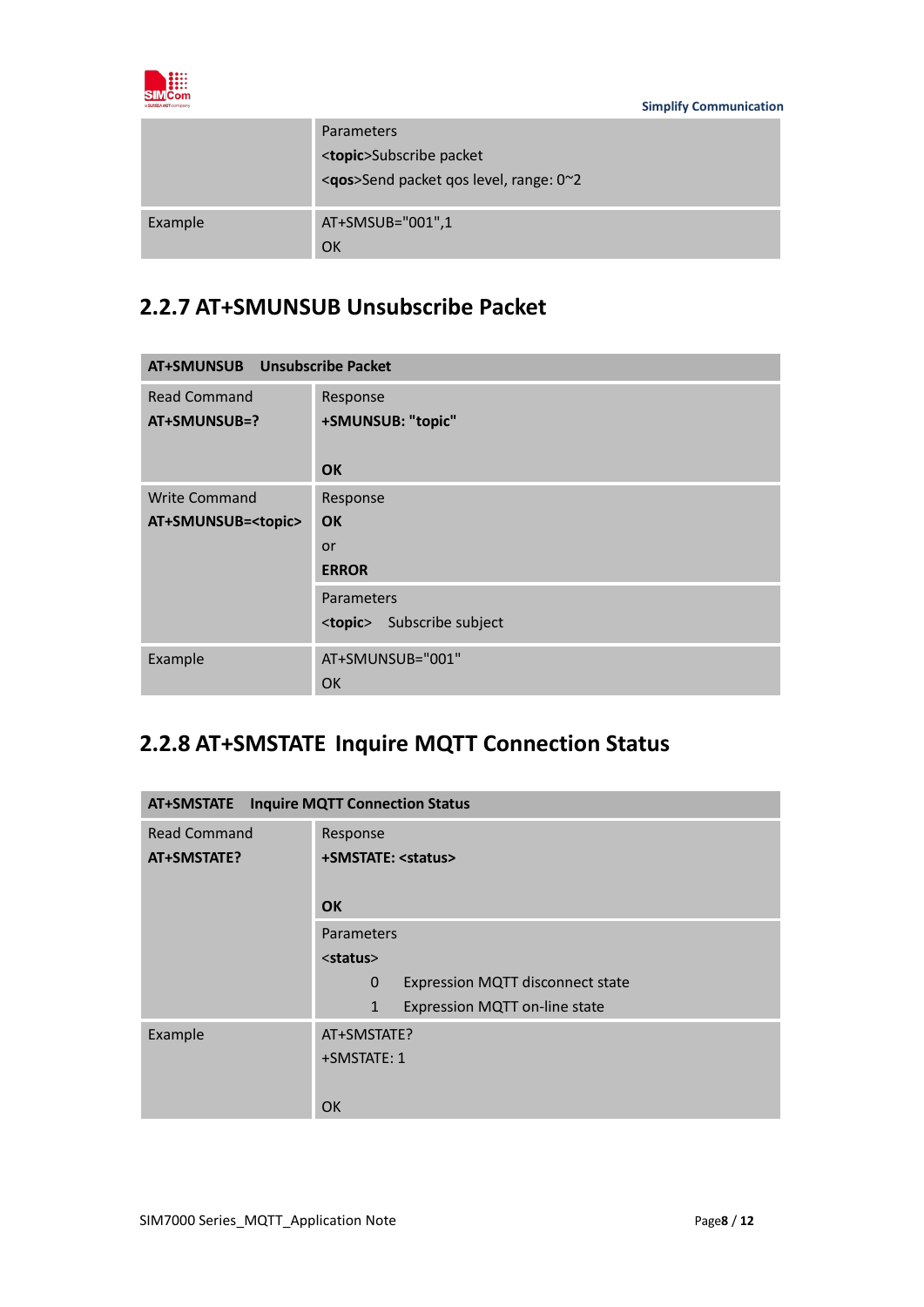

### <span id="page-8-0"></span>**2.2.9 AT+SMPUBHEX Set SMPUB Data Format to Hex**

| AT+SMPUBHEX Set SMPUB Data Format to Hex        |                                                   |  |
|-------------------------------------------------|---------------------------------------------------|--|
| <b>Test Command</b>                             | Response                                          |  |
| AT+SMPUBHEX=?                                   | +SMPUBHEX: (0-1)                                  |  |
|                                                 |                                                   |  |
|                                                 | <b>OK</b>                                         |  |
| <b>Read Command</b>                             | Response                                          |  |
| <b>AT+ SMPUBHEX?</b>                            | +SMPUBHEX: <status></status>                      |  |
|                                                 |                                                   |  |
|                                                 | <b>OK</b>                                         |  |
|                                                 | <b>PARAMETERS</b>                                 |  |
|                                                 | <status></status>                                 |  |
|                                                 | SMPUB data format is normal<br>$\Omega$           |  |
|                                                 | 1<br>SMPUB data format is hex                     |  |
| <b>Write Command</b>                            | Response                                          |  |
| AT+SMPUBHEX= <statu< th=""><th>OK</th></statu<> | OK                                                |  |
| s                                               | <b>or</b>                                         |  |
|                                                 | <b>ERROR</b>                                      |  |
|                                                 | Parameters                                        |  |
|                                                 | <status> SMPUB format status, range: 0~1</status> |  |
| Example                                         | AT+SMPUBHEX=1                                     |  |
|                                                 | OK                                                |  |

### <span id="page-8-1"></span>**2.2.10AT+SMDISC Disconnect MQTT**

| <b>AT+SMDISC</b> Disconnect MQTT |              |
|----------------------------------|--------------|
| <b>Executive Command</b>         | Response     |
| AT+SMDISC                        | <b>OK</b>    |
|                                  | <b>or</b>    |
|                                  | <b>ERROR</b> |
| Example                          | AT+SMDISC    |
|                                  | OK           |

# <span id="page-8-2"></span>**3 Bearer Configuration**

Usually module will register PS service automatically.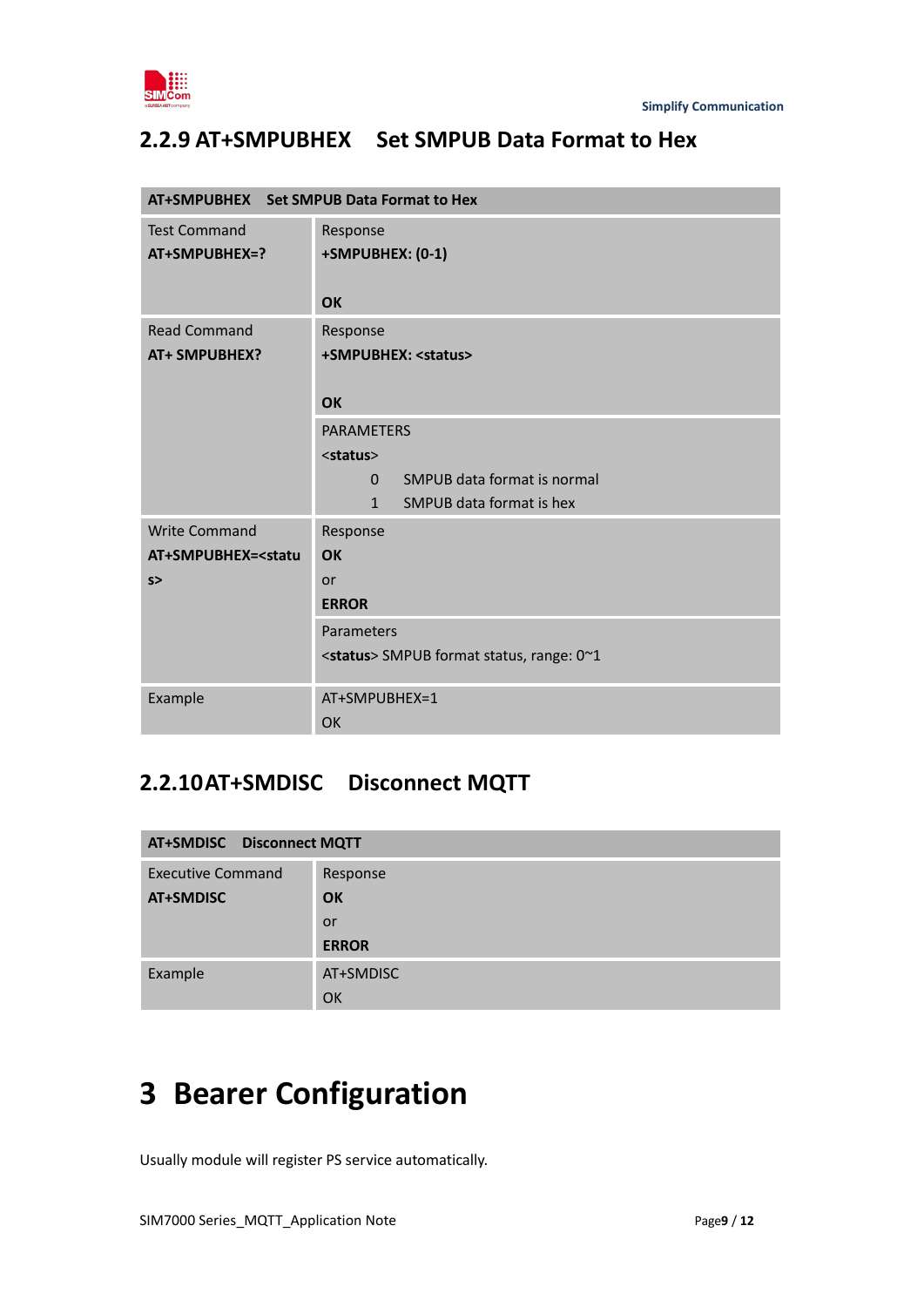

## <span id="page-9-0"></span>**3.1 PDN Auto-activation**

| <b>AT Command</b> | <b>Response</b>       | <b>Description</b>                |
|-------------------|-----------------------|-----------------------------------|
| AT+CPIN?          | +CPIN:READY           | Check SIM card status             |
|                   |                       |                                   |
|                   | <b>OK</b>             |                                   |
| AT+CSQ            | $+CSQ: 20,0$          | Check RF signal                   |
|                   |                       |                                   |
|                   | <b>OK</b>             |                                   |
| AT+CGREG?         | +CGREG: 0,1           | <b>Check PS service</b>           |
|                   |                       |                                   |
|                   | <b>OK</b>             |                                   |
| AT+COPS?          | +COPS: 0,0,"460 01",9 | information,<br>Network<br>Query  |
|                   |                       | operator and network mode 9,      |
|                   | <b>OK</b>             | NB-IOT network                    |
| AT+CGNAPN         | +CGNAPN: 1,"ctnb"     | Query CAT-M or NB-IOT network     |
|                   |                       | after the successful registration |
|                   | OK                    | of APN                            |

## <span id="page-9-1"></span>**3.2 MQTT Function**

| <b>AT Command</b>         | <b>Response</b>            | <b>Description</b>                |
|---------------------------|----------------------------|-----------------------------------|
| AT+CNACT=1,"cmnet"        | <b>OK</b>                  | Open wireless connection          |
|                           |                            | parameter CMNET is APN, this      |
|                           | +APP PDP: ACTIVE           | parameter needs to set different  |
|                           |                            | APN values according to different |
|                           |                            | cards                             |
| AT+CNACT?                 | +CNACT: 1,"10.181.182.177" | Get local IP                      |
|                           |                            |                                   |
|                           | <b>OK</b>                  |                                   |
| AT+SMCONF="URL",117.131.  | OK                         | Set up server URL                 |
| 85.139,6000               |                            |                                   |
| AT+SMCONF="KEEPTIME",60   | OK                         | Set MQTT time to connect server   |
| AT+SMCONN                 | <b>OK</b>                  |                                   |
| AT+SMSUB="update",1       | <b>OK</b>                  | Subscription packet               |
| AT+SMPUB="update","5",1,1 | <b>OK</b>                  | Send packet                       |
| >hello                    | +SMSUB: "update","hello"   | Get data on server                |
| AT+SMUNSUB="update"       | <b>OK</b>                  | Unsubscription packet             |
| AT+SMDISC                 | <b>OK</b>                  | <b>Disconnect MQTT</b>            |
| AT+CNACT=0                | OK                         | Disconnect wireless               |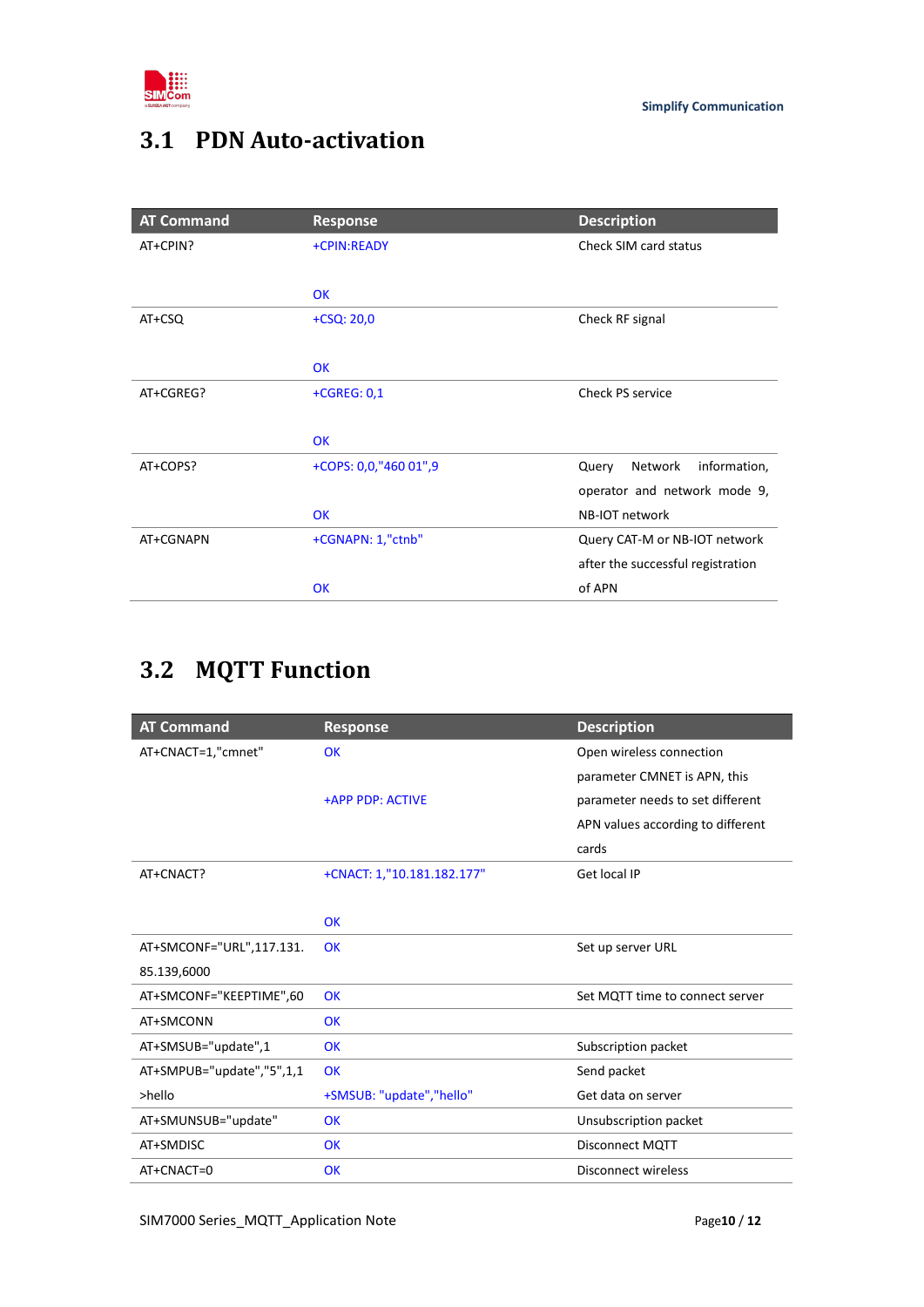

+APP PDP: DEACTIVE

## <span id="page-10-0"></span>**3.3 MQTTS Function**

| <b>Response</b>            | <b>Description</b>                      |
|----------------------------|-----------------------------------------|
| <b>OK</b>                  | Open wireless connection                |
|                            | parameter CMNET is APN, this            |
| +APP PDP: ACTIVE           | parameter needs to set different        |
|                            | APN values according to different       |
|                            | cards                                   |
| +CNACT: 1,"10.181.182.177" | Get local IP                            |
|                            |                                         |
| <b>OK</b>                  |                                         |
| <b>OK</b>                  | Set up server URL                       |
|                            |                                         |
| OK                         | Set MQTT time to connect server         |
| OK                         | rootCA.pem is ca certificate            |
| <b>OK</b>                  | cert.pem is certificate, key.pem is     |
|                            | key of cert.pem                         |
| <b>OK</b>                  | Set ca certificate and cert certificate |
|                            | name                                    |
| <b>OK</b>                  |                                         |
| <b>OK</b>                  | Subscription packet                     |
| <b>OK</b>                  | Send packet                             |
| +SMSUB: "update","hello"   | Get data on server                      |
| OK                         | Unsubscription packet                   |
| <b>OK</b>                  | <b>Disconnect MQTT</b>                  |
| <b>OK</b>                  | <b>Disconnect wireless</b>              |
|                            |                                         |

+APP PDP: DEACTIVE